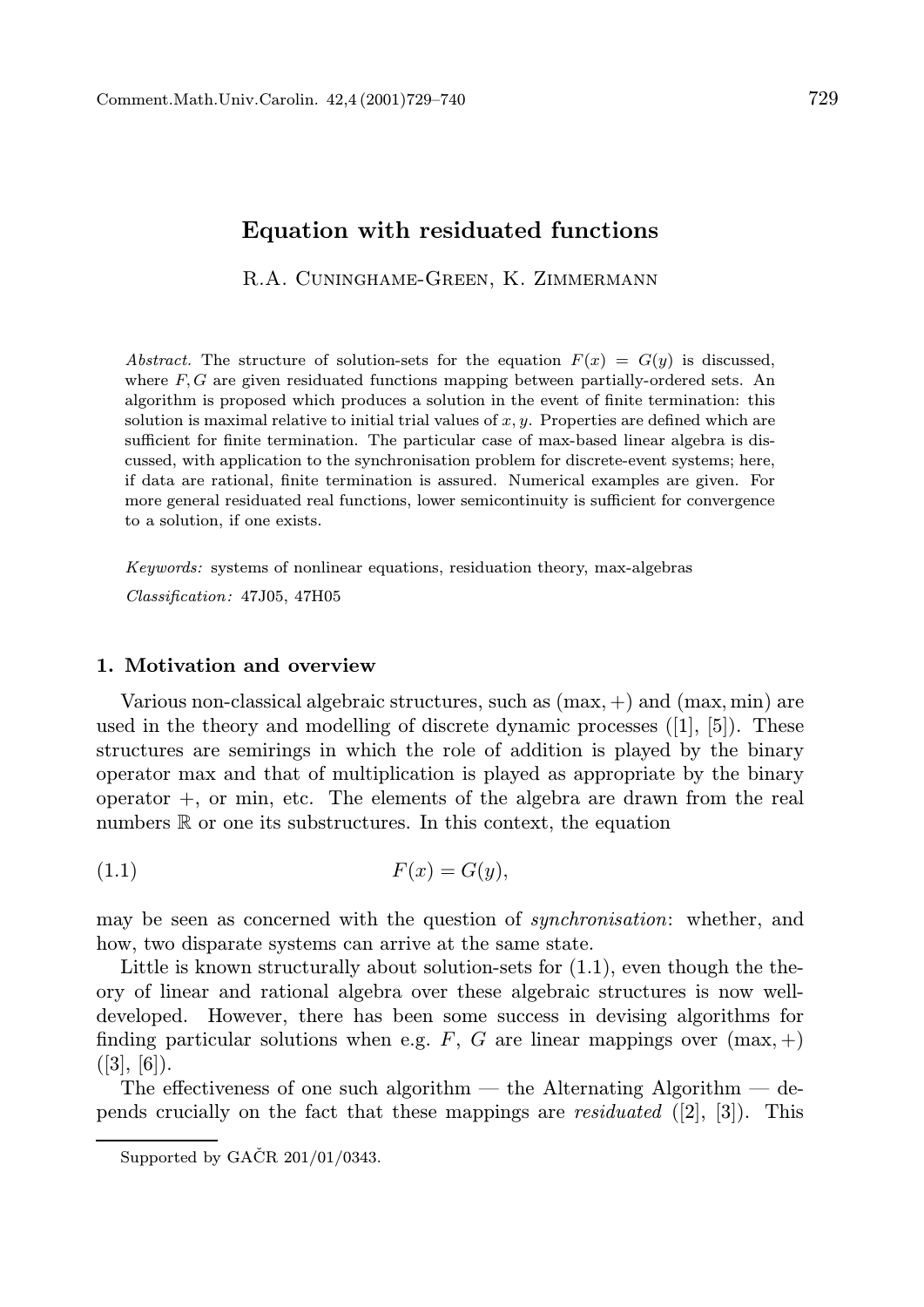raises the question whether this algorithm can be generalised to other residuated structures, and in particular to (max, min). We now present such a generalisation, in a self-contained treatment independent of [3].

After a discussion of residuation in Section 2, the structure of solution sets for  $(1.1)$  when F, G are residuated is studied in Section 3. The generalised algorithm is introduced in Section 4 and the consequences of finite termination are considered. In Section 5, two particular properties — discreteness and pervasiveness are shown to be sufficient for finite termination.

Max-based linear algebras, covering in particular the important practical cases of  $(max, +)$  and  $(max, min)$ , are defined in Section 6. These structures are residuated relative to the natural partial order of real  $n$ -tuples and have the property of pervasiveness. Discreteness also holds in the case of integer data and may be extended to problems with rational data. It follows that finite termination occurs for most practical use of the algorithm with these structures. Section 7 gives numerical illustrations.

For more general functions  $F$  and  $G$ , residuated relative to the natural partial order of real n-tuples, finite termination may not occur. In Section 8, we show that lower-semicontinuity of  $F$  and  $G$  is sufficient to ensure convergence to a solution whenever one exists below the starting-point of the algorithm.

Assumptions are stated formally as needed, and then remain binding for the remainder of the paper. For brevity, we shall assume for the most part that elements introduced in the argument belong to sets, and have dimensions, which are obvious from the context and need not always be stated explicitly.

#### 2. Relevant results from residuation theory

Assume given partially-ordered sets  $(X, \leq), (Z, \leq)$ . The notation  $x < u$  will mean  $x \leq u$  but  $x \neq u$ .

**Definition 2.1.** A function  $f : X \mapsto Z$  is residuated if there exists a function  $f^* : Z \mapsto X$  such that

- (i)  $f$  and  $f^*$  are isotone relative to the given partial orders;
- (ii)  $f \circ f^* \leq i_Z$ , where  $i_Z$  is the identity operator on Z;
- (iii)  $i_X \leq f^* \circ f$ , where  $i_X$  is the identity operator on X.

Function  $f^*$  is called the *residual* of  $f$  and is unique.

For a full account of residuation theory, see [2]. A standard and easily proved property of residuation is its ability to invert inequalities:

Proposition 2.1.  $f(x) \leq a$  iff  $x \leq f^*$  $(a).$ 

**Definition 2.2.** A set  $X = (X, \wedge)$  is an *(inf-)semilattice* if

- (i) X is closed under the commutative, associative binary operation  $\wedge$ ;
- (ii)  $x \wedge x = x$ .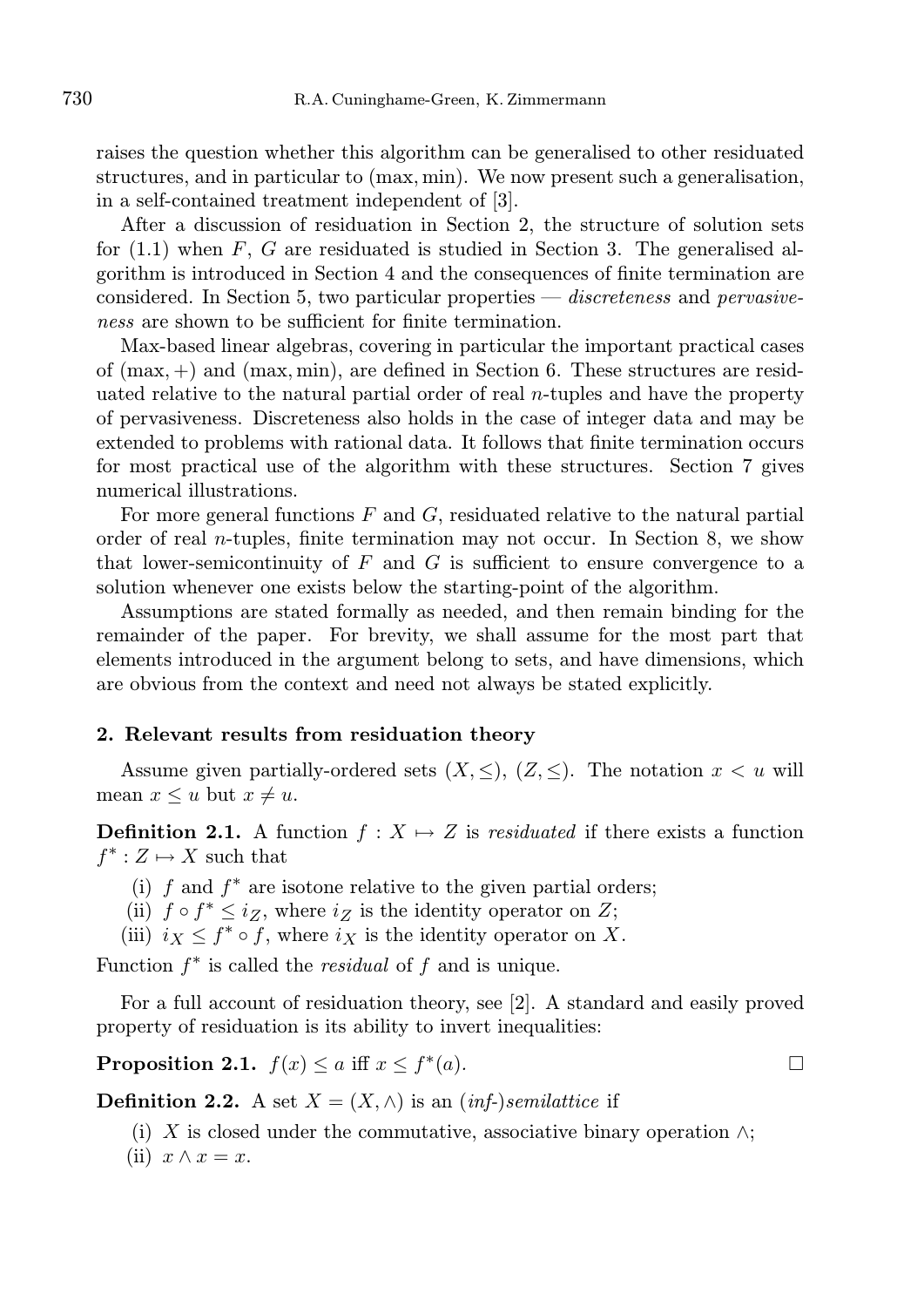Given  $x_1, \ldots, x_k$ , the notation  $\wedge_i x_i$  will denote  $x_1 \wedge \cdots \wedge x_k$ .

It is well-known that the relation  $\leq$  defined by  $x \leq y$  iff  $x = x \wedge y$  defines a partial order. The binary operation  $\wedge$  then defines the infimum of two elements with respect to this partial order:

**Proposition 2.2.** 
$$
(w \le x \text{ AND } w \le y) \text{ iff } w \le x \land y.
$$

Furthermore, the binary operation wedge is isotone with respect to this partial order:

# **Proposition 2.3.**  $(x, y) \leq (w, z) \Rightarrow x \wedge y \leq w \wedge z$ .

Assumption 1. All partial orders will be assumed to be derivable from a semilattice structure.

We remark that Assumption 1 is certainly true for the natural partial order of *n*-tuples over  $\mathbb{R}$ .

### 3. The solution set  $M(u, v)$

Given partially-ordered sets  $(X, \leq), (Y, \leq), (Z, \leq)$  and functions  $F: X \mapsto Z$ ,  $G: Y \mapsto Z$ , our aim is to construct an algorithm which will find a pair  $(x, y) \in$  $X \times Y$  satisfying (1.1). Such a pair will be called simply a *solution* and the set of all solutions will be denoted by M.

Recall that an (order) ideal is a set I such that  $u \in I \Rightarrow x \in I$  if  $x \leq u$ . The principal ideal  $N(u)$  is the set  $\{x : x \leq u\}$ . A set S will be said to have a maximum element u if  $u \in S$  AND  $(x \in S \Rightarrow x \leq u)$ . Clearly, any principal ideal is such a set.

Because the algorithm introduced in Section 4 constructs monotonically nonincreasing sequences of trial solutions and functions values, and proceeds from an initial trial solution  $(u, v)$ , the computations in effect take place within certain ideals  $X^0 \subset X$ ,  $Y^0 \subset Y$ ,  $Z^0 \subset Z$  such that  $u \in X^0$ ,  $v \in Y^0$ , and  $F(u)$ ,  $G(v) \in Z^0$ . The precise interpretation of this notation depends upon the details of particular applications, as illustrated later.

**Assumption 2.** The restrictions  $F: X^0 \mapsto Z^0$ ,  $G: Y^0 \mapsto Z^0$  are residuated with residuals  $F^* : Z^0 \mapsto X^0, G^* : Z^0 \mapsto Y^0$ .

We define the mappings:

(3.1) 
$$
\pi: y \mapsto (F^* \circ G)(y); \qquad \psi: x \mapsto (G^* \circ F)(x).
$$

These are compositions of isotone mappings and therefore isotone.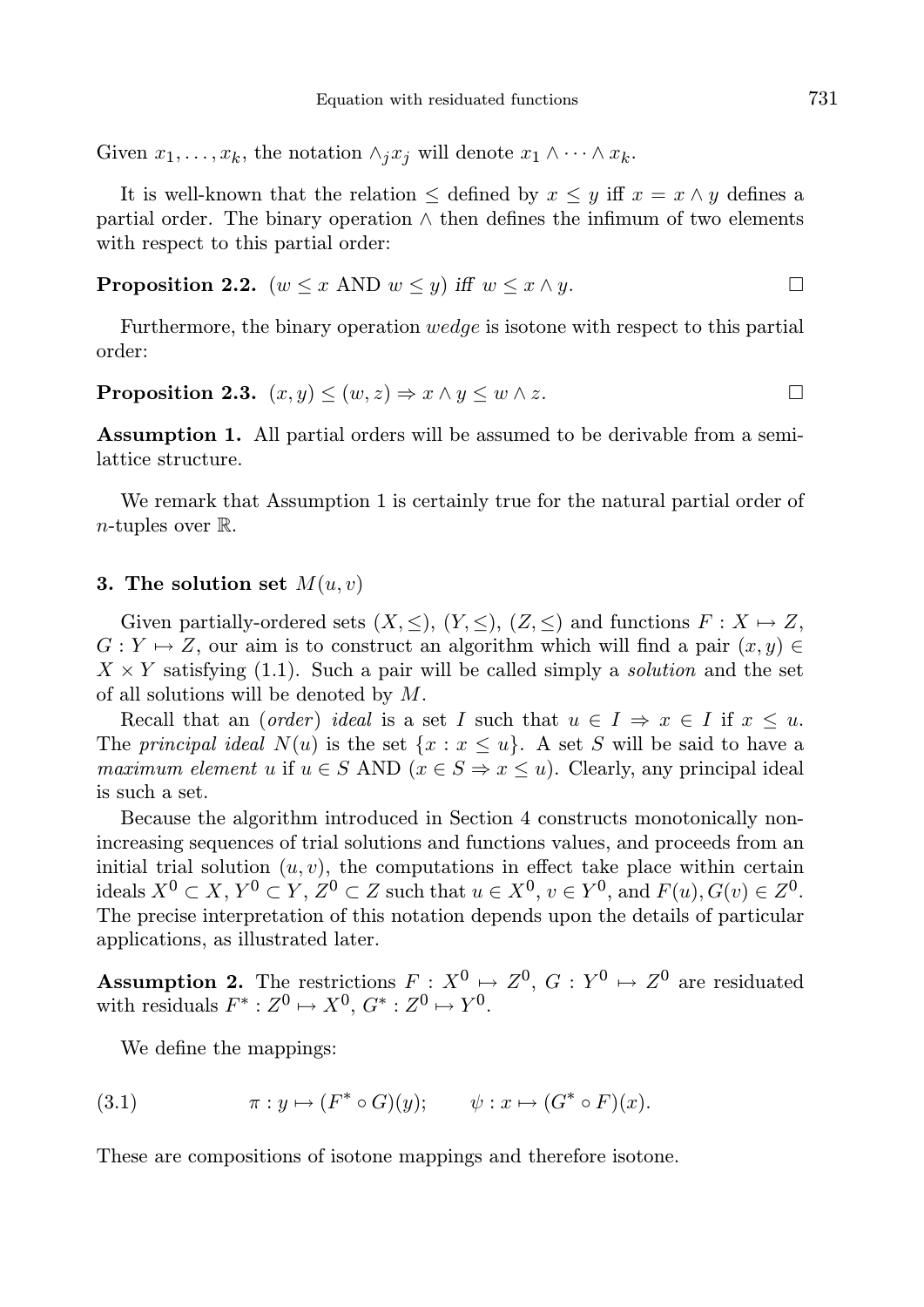**Lemma 3.1.** If  $(x, y) \in X^0 \times Y^0$ , then  $(x, y) \in M$  iff

$$
(3.2) \qquad (x, y) = (\pi(y) \land x, \psi(x) \land y).
$$

PROOF: (3.2) is equivalent to  $(x, y) \leq (\pi(y), \psi(x))$ , which from (3.1) and Proposition 2.1 is equivalent to

$$
(F(x), G(y)) \le (G(y), F(x)),
$$

which is equivalent to  $F(x) = G(y)$ .

**Lemma 3.2.** If  $(x, y) \in X^0 \times Y^0$ , then  $(x, y) \notin M$  iff

$$
(3.3) \qquad (\pi(y) \wedge x, \psi(x) \wedge y) < (x, y).
$$

PROOF: Trivially,

(3.4) 
$$
(\pi(y) \wedge x, \psi(x) \wedge y) \le (x, y) \text{ for all } (x, y),
$$

so the result follows from Lemma 3.1.

For given  $(u, v) \in X^0 \times Y^0$ , define:

$$
(3.5) \t\t N(u,v) = N(u) \times N(v),
$$

$$
(3.6) \t\t\t M(u,v) = N(u,v) \cap M.
$$

In other words,  $M(u, v)$  is the set of all solutions  $(x, y) \leq (u, v)$ .

The following theorem underlies the algorithm presented below.

**Theorem 3.1.**  $M(\pi(v) \wedge u, \psi(u) \wedge v) = M(u, v)$  for all  $(u, v) \in X^0 \times Y^0$ .

PROOF: If  $(x, y) \in M$  with  $(x, y) \leq (u, v)$ , then by Lemma 3.1 and isotonicity of  $\pi$ ,  $\psi$  and  $\wedge$ ,

$$
(x,y)=(\pi(y)\wedge x,\psi(x)\wedge y)\leq (\pi(v)\wedge u,\psi(u)\wedge v).
$$

Hence  $M(u, v) \subset M(\pi(v) \wedge u, \psi(u) \wedge v)$ . The converse follows trivially from (3.4).  $\Box$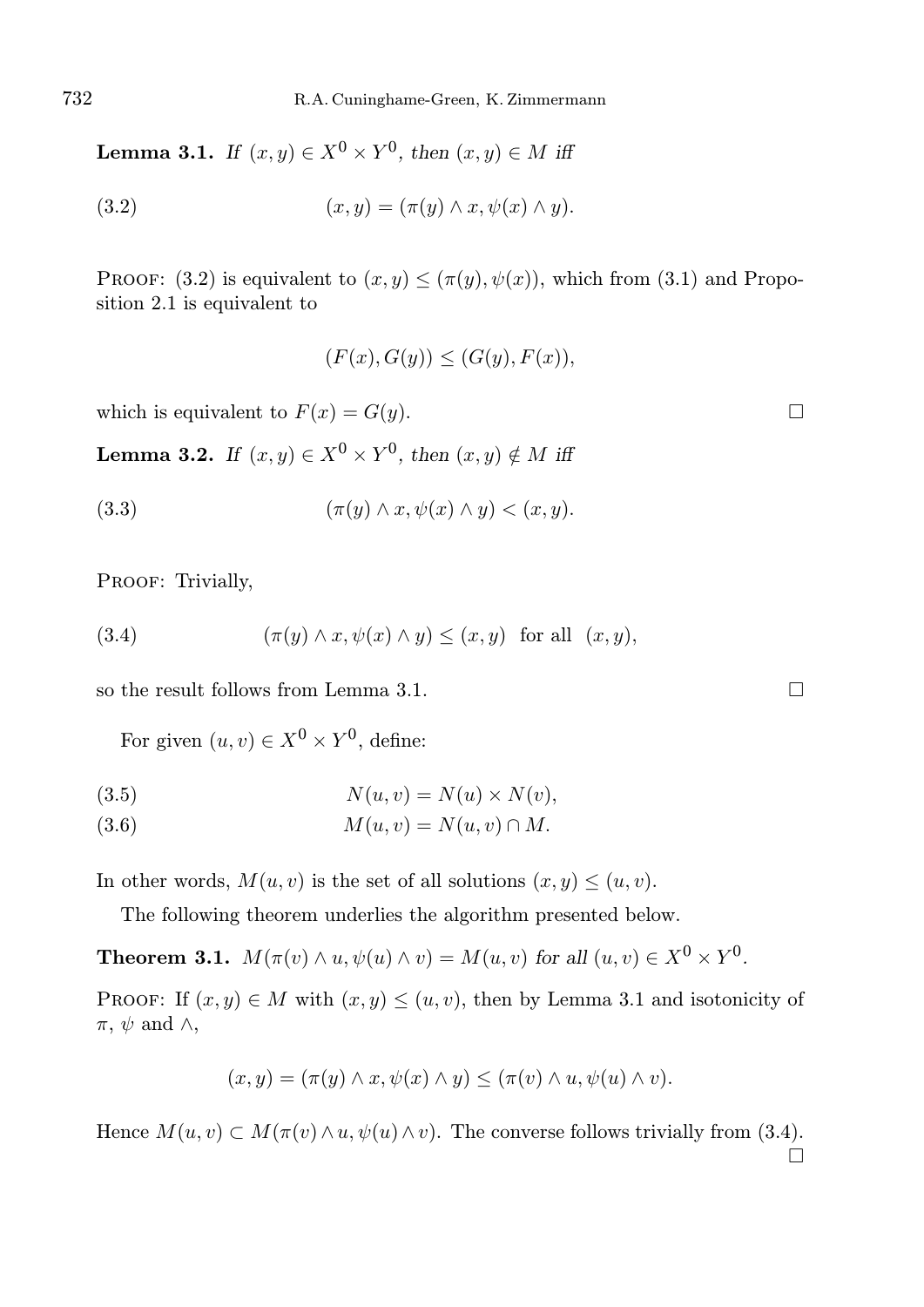# 4. The basic algorithm

We take an initial trial solution  $(u, v) \in X^0 \times Y^0$ . Setting

$$
(x(0), y(0)) = (u, v); \t k = 0,
$$

the basic algorithm step is:

# REPEAT

(4.1)  $k := k + 1$ ;  $(x(k), y(k)) := (\pi(y(k-1)) \wedge x(k-1), \psi(x(k-1)) \wedge y(k-1))$ 

UNTIL Termination Criterion

From (4.1) and Theorem 3.1, we have:

**Lemma 4.1.** The sets  $M(x(k), y(k))$ ,  $k = 0, 1, \ldots$  are all identical, so every  $(x(k), y(k))$  upper-bounds  $M(u, v) = M(x(0), y(0))$ .

Relations (3.4), (4.1) show that the sequence  $\{(x(k), y(k))\}$  is monotonically non-increasing and all terms of the sequence therefore lie in  $N(u, v)$ . Generally speaking, if the sets  $X, Y, Z$  are continua, some kind of monotone convergence property is needed to take the argument further, as in Section 8 below. However, the sequence may terminate finitely (at iteration  $r$ ) in the sense that Termination Criterion holds for one or more values of k, and r is the least such value. Consider:

Termination Criterion TC1:  $(x(k), y(k))$  is a solution.

Termination Criterion TC2:  $(x(k), y(k)) = (x(k-1), y(k-1)).$ 

**Theorem 4.1.** If the sequence terminates finitely (at iteration r) under  $TC1$ or TC2, then  $(x(r), y(r)) \in M(u, v)$ ; in fact  $(x(r), y(r))$  is the greatest element of  $M(u, v)$ .

**PROOF:** It is clear, using Lemma 3.1 and the algorithm definition, that  $(x(r), y(r))$ is a solution. Now, all terms of the sequence lie in  $N(u, v)$ , so  $(x(r), y(r)) \in$  $M(u, v)$ . Since every  $(x(k), y(k))$  upper-bounds  $M(u, v)$ , so does  $(x(r), y(r))$ .  $\Box$ 

#### 5. Discreteness and pervasiveness

In this section, we consider the effect of two properties — *discreteness* and pervasiveness — on the behaviour of the algorithm. These conditions both hold in a range of important applications, as we discuss in Section 6 below.

For every  $(s,t)$ ,  $(u, v) \in X^0 \times Y^0$  with  $(s, t) \leq (u, v)$ , define the *interval* 

$$
\Delta [(s,t), (u,v)] = \{(x,y) : (s,t) \le (x,y) \le (u,v)\}.
$$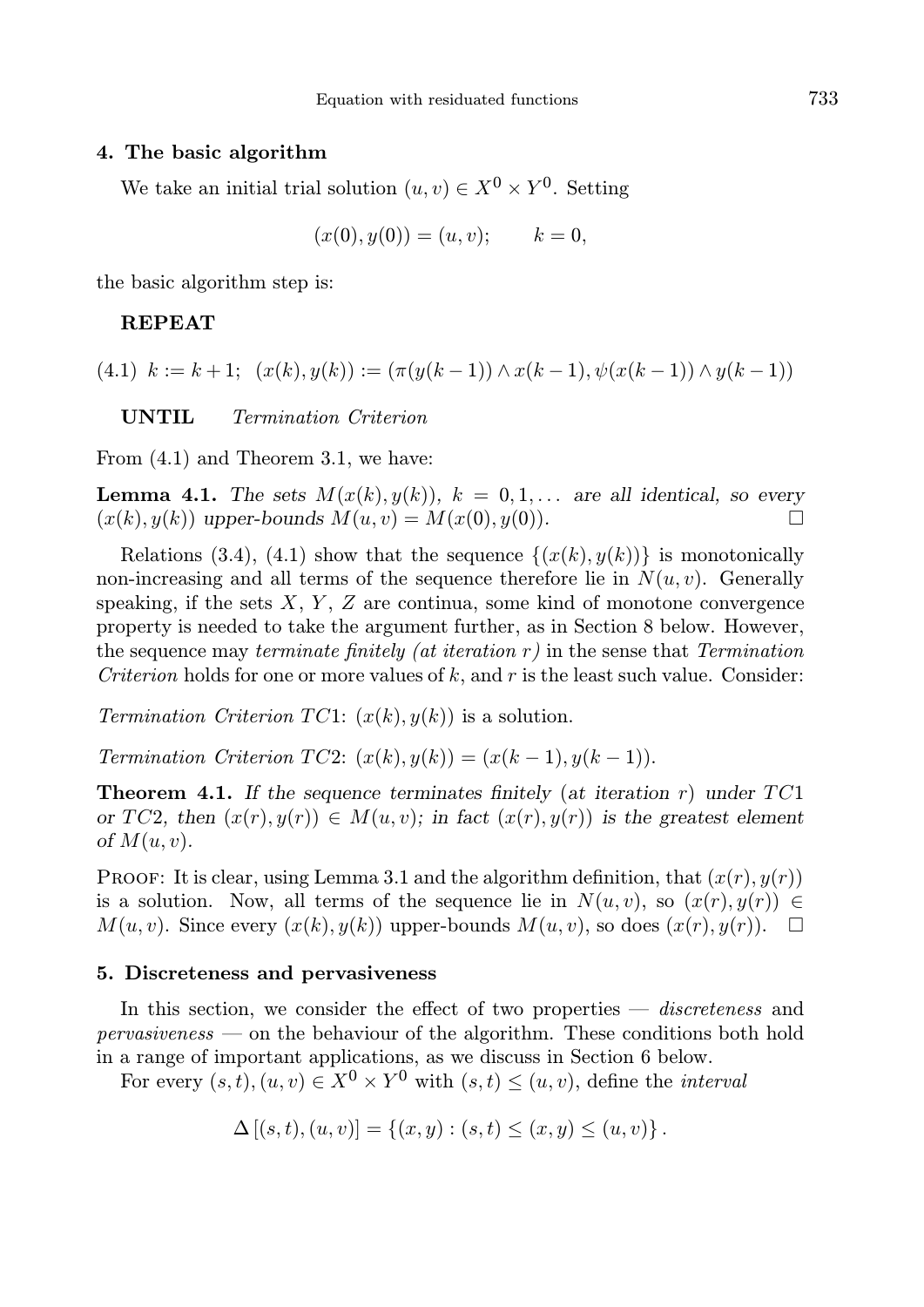**Definition 5.1.**  $X^0 \times Y^0$  has the *discreteness property* if every interval is of finite cardinality.

**Theorem 5.1.** If  $X^0 \times Y^0$  has the discreteness property, then the sequence  $\{(x(k), y(k))\}$  terminates finitely (at some iteration r) under TC1 or TC2 iff  $M(u, v)$  is non-empty; and then  $(x(r), y(r))$  is the greatest element of  $M(u, v)$ .

PROOF: Suppose  $M(u, v)$  is non-empty — say  $(s, t) \in M(u, v)$ . Every  $(x(k), y(k))$ upper-bounds  $M(u, v)$ , so every  $(x(k), y(k))$  lies in the interval  $\Delta[(s, t), (u, v)]$ . Hence the sequence can have only a finite number of distinct terms. If finite termination does not occur, some term recurs, say  $(x(r), y(r)) = (x(j), y(j))$  with  $r > j$ . Since the sequence is non-increasing,

$$
(x(r), y(r)) \le (x(r-1), y(r-1)) \le \dots \le (x(j), y(j)) = (x(r), y(r)).
$$

So all these terms must be equal:  $(x(r), y(r)) = (x(r-1), y(r-1))$ . Thus TC2 (and TC1) will be satisfied and finite termination must occur. Conversely, by Theorem 4.1, finite termination implies that  $M(u, v)$  is non-empty and  $(x(r), y(r))$ is the greatest element of  $M(u, v)$ .

Since we may elect to start the algorithm at any given pair  $(u, v)$ , Theorems 4.1 and 5.1 together imply the following structural result.

**Corollary 5.1.** If  $X^0 \times Y^0$  has the discreteness property, then every non-empty  $M(u, v)$  has a greatest element.

In general, there may be nothing to guide this initial choice to ensure that  $M(u, v)$  is non-empty, but this ceases to be a problem if the outcome is essentially independent of the choice, or if the choice is dictated by other considerations. Addressing the first case:

**Definition 5.2.** The solution set M is pervasive if  $M \neq \emptyset \Rightarrow M(u, v) \neq \emptyset$  $\forall (u, v) \in X^0 \times Y^0.$ 

**Corollary 5.2.** If  $X^0 \times Y^0$  has the discreteness property, and M is non-empty and pervasive, the sequence  $\{(x(k), y(k))\}$  terminates finitely under TC1 or TC2 for any  $(u, v)$ .

Addressing the second case, it may be given or known ab initio that a solution lies in a certain *interval of constraint*  $\Delta[(s,t),(u,v)]$ , or alternatively that only a solution in that interval is acceptable, if one exists. We refer then to the constrained case.

Termination Criterion TC3:  $(x(k), y(k)) \in M$  OR  $(x(k), y(k)) \notin \Delta[(s, t), (u, v)].$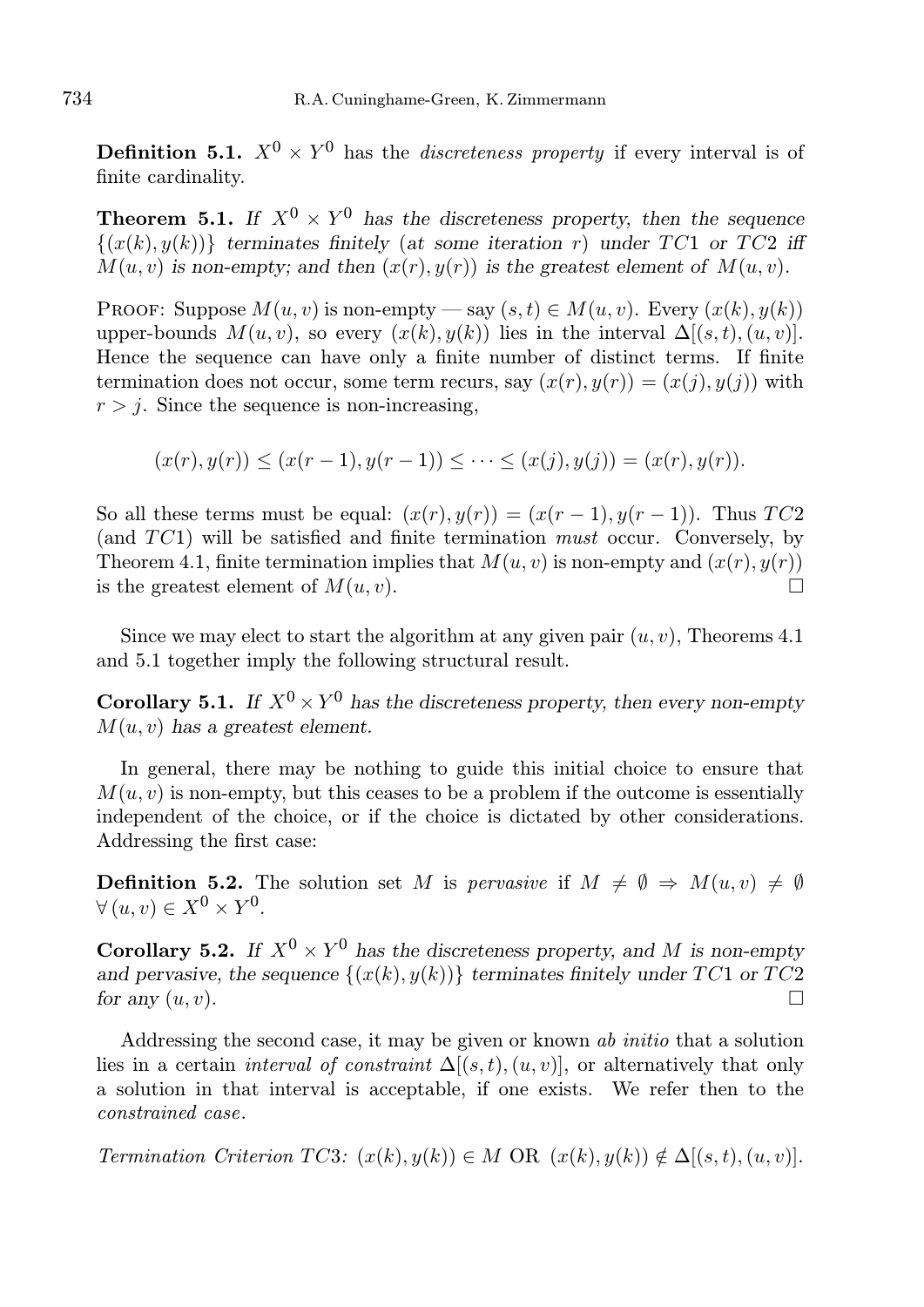**Theorem 5.2.** In the constrained case, if  $X^0 \times Y^0$  has the discreteness property, then the sequence  $\{(x(k), y(k))\}$  terminates finitely (at some iteration r) under TC3. Furthermore:

- (i) if  $(x(r), y(r)) \in \Delta[(s,t), (u, v)]$ , then  $(x(r), y(r))$  is the greatest element of  $M(u, v)$ ;
- (ii) otherwise there is no solution in  $\Delta[(s,t),(u,v)]$ .

PROOF: Argue as for Theorem 5.1: if  $\Delta[(s,t),(u,v)]$  contains a solution, the terms of the algorithm are confined to (a subinterval of)  $\Delta[(s,t),(u,v)]$ ; conversely if the algorithm produces only terms in  $\Delta[(s,t),(u,v)]$ , then for some r,  $(x(r),y(r))$ is the greatest element of  $M(u, v)$  and  $TC3$  is satisfied.

The only remaining possibility is that  $\Delta[(s,t),(u,v)]$  contains no solution and for some k,  $(x(k), y(k)) \notin \Delta[(s, t), (u, v)].$ 

#### 6. Max-based linear algebras

We focus now on certain structures based on the real numbers.

**Assumption 3.**  $X \subseteq \mathbb{R}^m$ ,  $Y \subseteq \mathbb{R}^n$ ,  $Z \subseteq \mathbb{R}^p$ , and  $\leq$  denotes the natural order of real numbers, extended to the natural partial order of real tuples.

**Lemma 6.1.** If  $\varphi : \mathbb{R}^2 \mapsto \mathbb{R}$  is isotone, then

(6.1) 
$$
\varphi(x, \max(y, z)) = \max(\varphi(x, y), \varphi(x, z)).
$$

PROOF: From isotonicity,  $\varphi(x, y) \leq \varphi(x, \max(y, z))$  and  $\varphi(x, z) \leq \varphi(x, \max(y, z))$ . However,  $\max(y, z)$  must equal one of y, z so  $\varphi(x, \max(y, z))$  must equal one of  $\varphi(x, y), \varphi(x, z).$ 

If we now write  $y \oplus z$  for  $\max(y, z)$  and  $x \otimes w$  for  $\varphi(x, w)$ , (6.1) assumes the form

$$
(6.2) \t x \otimes (y \oplus z) = x \otimes y \oplus x \otimes z,
$$

showing the 'left multiplication'  $x\otimes$  to be distributive over the 'addition' ⊕. Now, ⊕ is commutative and associative, so the basic structure for linear algebra is present provided

$$
(6.3) \t x \otimes (y \otimes z) = (x \otimes y) \otimes z.
$$

Of several known examples, perhaps the two of greatest practical importance are given by  $\varphi(x, y) = x + y$  and  $\varphi(x, y) = x \wedge y$ , giving rise to (max, +) algebra and (max, min) algebra respectively ([5], [7]).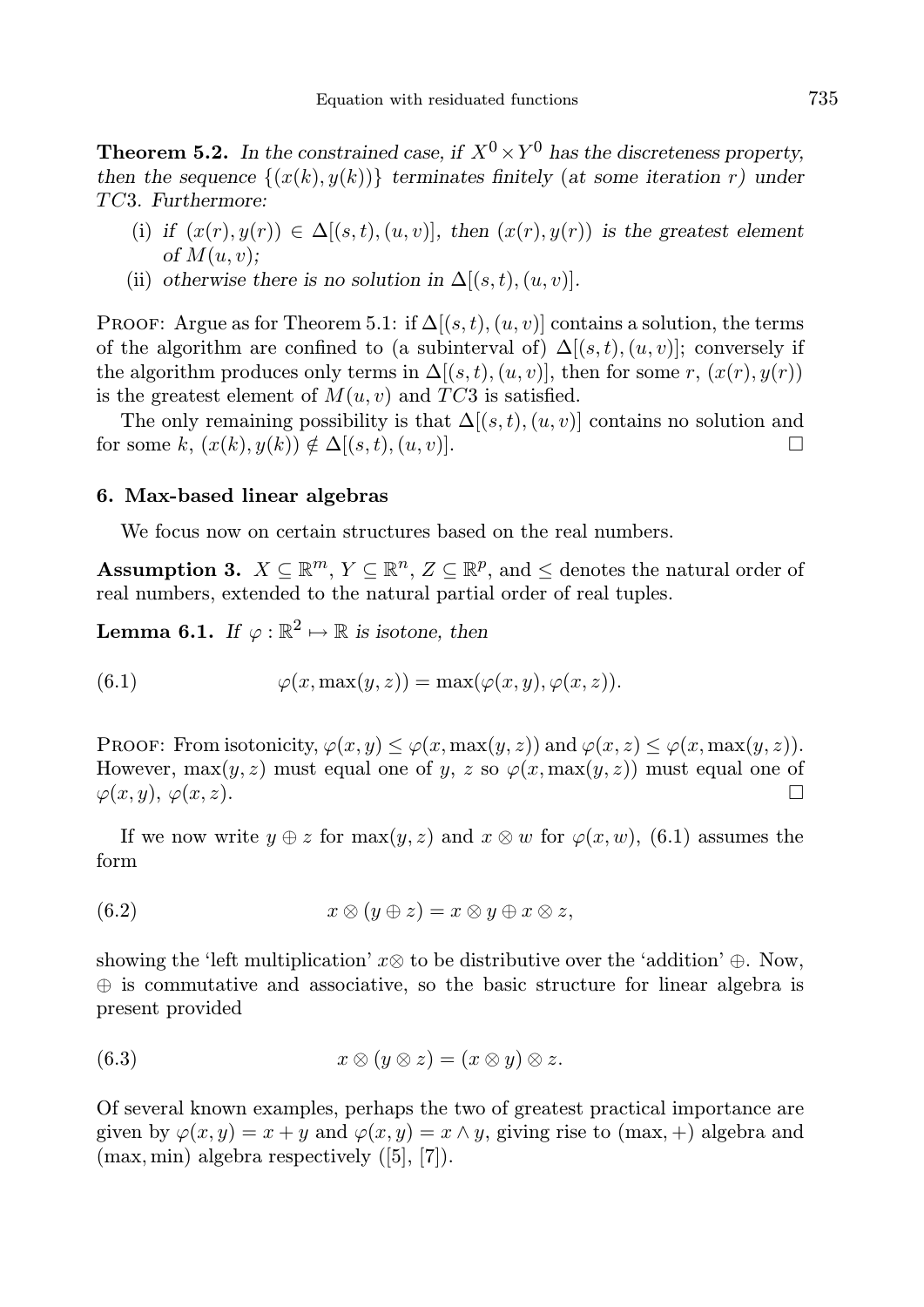**Definition 6.1.** According to context, the symbol  $\Im$  will represent the real numbers R, the rational numbers R, the integers  $\mathbb{I}$ , or appropriate subrings, ideals or other substructures thereof.

**Lemma 6.2.** If  $\Im$  is  $\mathbb{R}, \Re$  or  $\mathbb{I}$ , then for fixed parameter  $a \in \Im$ , the mapping  $m_a: x \mapsto a \otimes x$  in  $(\Im, \text{max}, +)$  algebra is residuated.

PROOF: Since  $m_a(x) = a + x$ , the isotone mapping  $m_a^* : y \mapsto -a + y$  is the inverse and therefore the residual of  $m_a$ .

**Lemma 6.3.** If  $\Im$  is a principal ideal of  $\mathbb{R}$ ,  $\Re$  or  $\mathbb{I}$ , then for fixed parameter  $a \in \Im$ , the mapping  $m_a : x \mapsto a \otimes x$  in  $(\Im, \text{max}, \text{min})$  algebra is residuated.

**PROOF:** Here  $m_a(x) = a \wedge x$ . Let u be the maximum element of  $\Im$ . The residual of  $m_a$  is  $m_a^*$  where  $m_a^*(y) = u$  if  $a \leq y$ ;  $m_a^*(y) = y$  otherwise. This is easily verified and is shown (for  $u = 1$ ) in e.g [4].

In these algebraic structures, we may write linear functions. For example,

$$
(6.4) \qquad \qquad 3 \otimes x_1 \oplus 1 \otimes x_2 \oplus 4 \otimes x_3
$$

denotes max $(3+x_1, 1+x_2, 4+x_3)$  over  $(\text{max}, +)$ , and denotes max $(3\wedge x_1, 1\wedge x_2, 4\wedge x_3)$  $x_3$ ) over (max, min). A set of such linear functions is represented by a matrix A of coefficients inducing a linear transformation  $F: x \mapsto A \otimes x$  of real tuples in the obvious way. See Section 7 for examples, and [1], [5], [7] for further background and application to discrete dynamic processes, with various interpretations of  $\Im$ .

In the present section, therefore,  $F$ ,  $G$  will represent such linear transformations, implemented by  $(p \times m)$ ,  $(p \times n)$  matrices A, B respectively, and

$$
X = \mathfrak{S}^m \subseteq \mathbb{R}^m \quad Y = \mathfrak{S}^n \subseteq \mathbb{R}^n \quad Z = \mathfrak{S}^p \subseteq \mathbb{R}^p.
$$

That such  $F$ ,  $G$  are residuated follows from:

**Theorem 6.1.** Let  $m_{ij}: \mathcal{F} \mapsto \mathcal{F}$   $(i = 1, \ldots, p, j = 1, \ldots, m)$  be given residuated functions and let

(6.5) 
$$
F: \begin{bmatrix} x_1 \\ \vdots \\ x_m \end{bmatrix} \mapsto \begin{bmatrix} \max(m_{11}(x_1), \dots, m_{1m}(x_m)) \\ \vdots \\ \max(m_{p1}(x_1), \dots, m_{pm}(x_m)) \end{bmatrix}.
$$

F is residuated with residual

(6.6) 
$$
F^* : \begin{bmatrix} y_1 \\ \vdots \\ y_p \end{bmatrix} \mapsto \begin{bmatrix} m_{11}^*(y_1) \wedge \cdots \wedge m_{p1}^*(y_p) \\ \vdots \\ m_{1m}^*(y_1) \wedge \cdots \wedge m_{pm}^*(y_p) \end{bmatrix}.
$$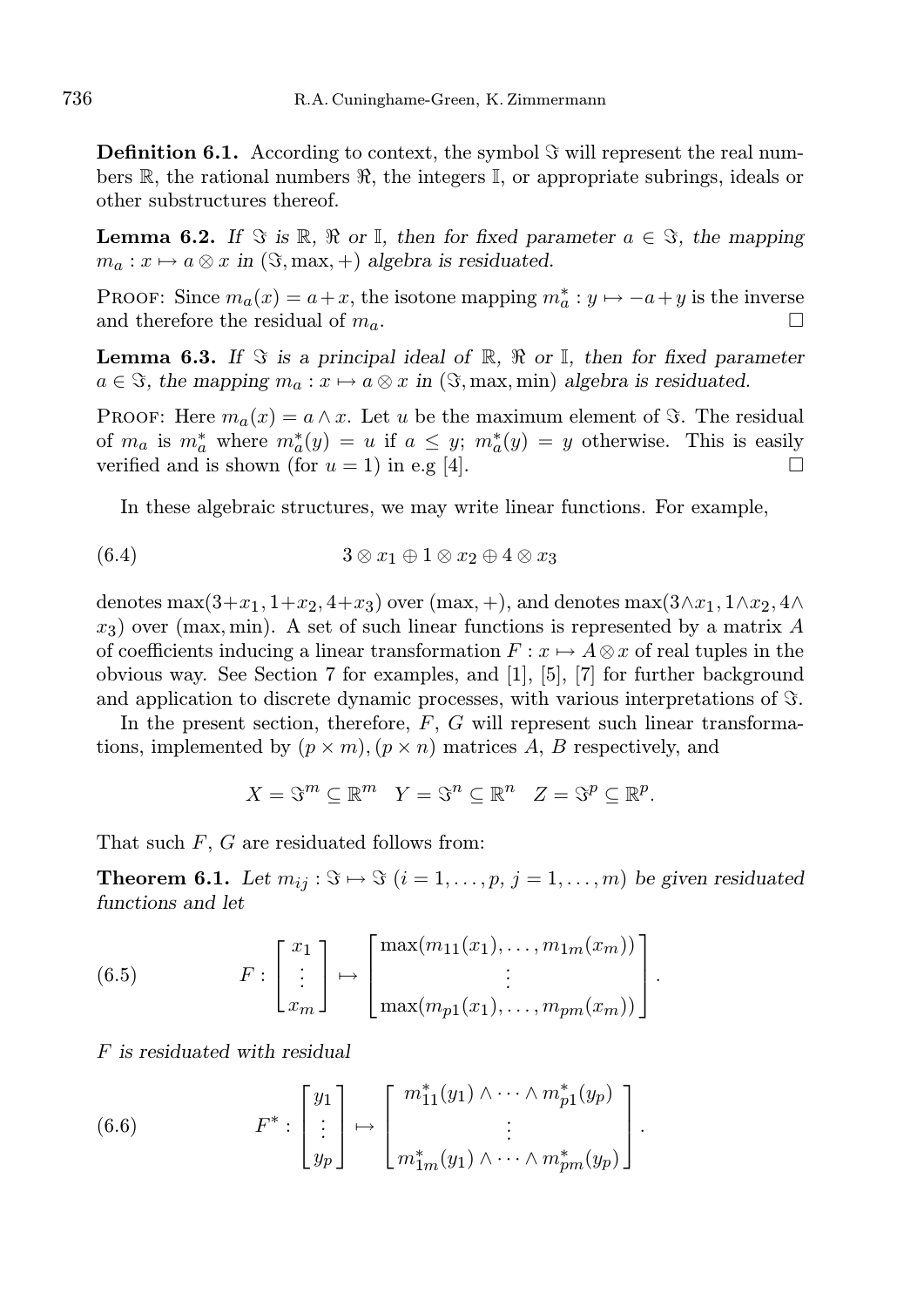PROOF:  $F^*$  is a composition of isotone functions and hence isotone. Using isotonicity,

$$
m_{ij} \left( \wedge_h m_{hj}^*(y_h) \right) \le m_{ij} \circ m_{ij}^*(y_i) \le y_i \qquad (\forall i, j)
$$

whence

$$
\max_{j} \left( m_{ij} \left( \wedge_h m_{hj}^*(y_h) \right) \right) \le y_i \qquad (\forall i)
$$

which is  $F \circ F^*(y) \leq y$ . Similarly,  $x \leq F^* \circ F(x)$ .

Remark 6.1. From the proofs of Lemma 6.2 and Theorem 6.1, it is evident that for (max, +) algebra, the residual of  $F: x \mapsto A \otimes x$  can be implemented as a linear transformation  $F^* : y \mapsto A^* \otimes' y$  over  $(\otimes', \oplus)$ , i.e.  $(\min, +)$ , algebra, where  $A^*$  is the negated transposed of A. (See  $[5]$  for further background on this duality.) We make use of this in Section 7.

**Theorem 6.2.** Pervasiveness holds in linear algebra over  $(\mathbb{R}, \max, +)$  and  $(\mathbb{R}, \max, \min).$ 

PROOF: Scalar multiplication  $a \otimes x$  commutes with the linear operators F, G. Hence, if  $(x, y)$  is a solution, so is  $(a \otimes x, a \otimes y)$  and in both  $(\max, +)$  and  $(\max, \min)$ algebra, we have only to choose a sufficiently small to ensure that  $(a \otimes x, a \otimes y) \leq$  $(u, v).$ 

Evidently, moreover

**Lemma 6.4.** If  $\Im \subseteq \mathbb{I}, X^0 \times Y^0$  has the discreteness property.

We infer our principal result for these algebraic structures, with application to the synchronisation problem discussed in Section 1.

**Theorem 6.3.** For linear algebra over  $(\Re, \max, +)$  and  $(\Re, \max, \min)$ , finite termination of the algorithm at a solution is guaranteed under  $TC1$  or  $TC2$  for any choice of  $(u, v)$  provided only that a solution exists.

Proof: By Corollary 5.2, the preceding two results establish the conclusion for linear algebra over  $(\mathbb{I}, \max, +)$  and  $(\mathbb{I}, \max, \min)$ . We can extend this to linear algebra over  $(\Re, \max, +)$  and  $(\Re, \max, \min)$ , because we can regard the arithmetic as set in the domain of integer multiples of  $\delta^{-1}$  where  $\delta$  is the least common multiple of the denominators of all matrix elements and elements of  $x(0)$ ,  $y(0)$ .

Theorem 6.3 applies widely, because in numerical work, it is rational numbers which are used in practice, since infinite precision is not usually available.

 $\Box$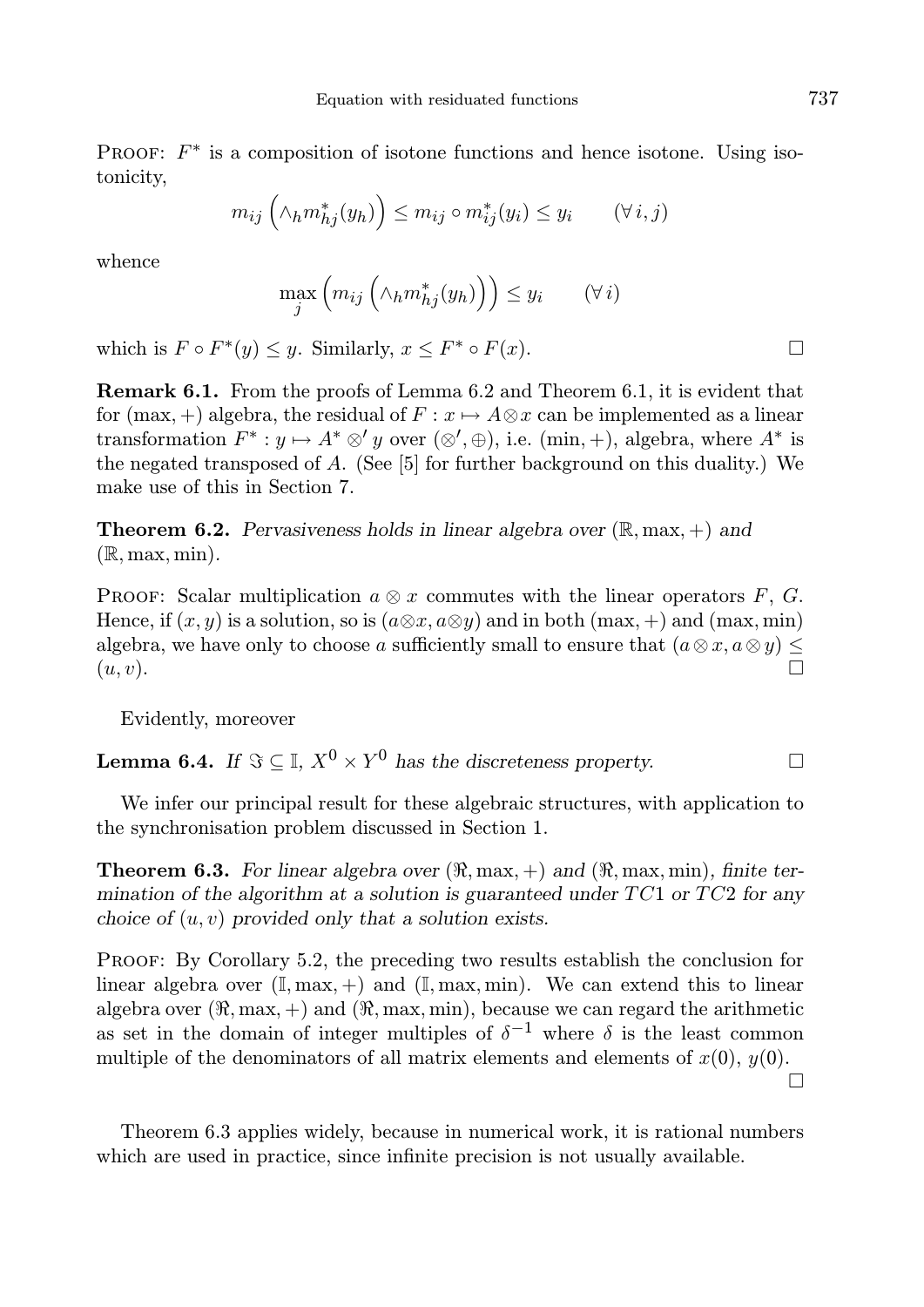## 7. Numerical examples

In the following three examples, we take  $x(0) = (10, 10, 10)^T$ ;  $y(0) = (10, 10, 10)^T$ ,

$$
A = \begin{bmatrix} 4 & 2 & 6 \\ 3 & 7 & 8 \\ 0 & 8 & 0 \end{bmatrix}; \qquad B = \begin{bmatrix} 3 & 1 & 5 \\ 2 & 6 & 7 \\ 1 & 0 & 7 \end{bmatrix},
$$

and thus

$$
A^* = \begin{bmatrix} -4 & -3 & 0 \\ -2 & -7 & -8 \\ -6 & -8 & 0 \end{bmatrix}; \qquad B^* = \begin{bmatrix} -3 & -2 & -1 \\ -1 & -6 & 0 \\ -5 & -7 & -7 \end{bmatrix}.
$$

In the case of  $(max, +)$ , we work in I or  $\Re$ ; in the case of  $(max, min)$ , we work in the principal ideal  $N(20)$  within I.

# 7.1 (Max,  $+)$  algebra

$$
F(x(0)) = A \otimes x(0) = (16, 18, 18)^{T}; \qquad G(y(0)) = B \otimes y(0) = (15, 17, 17)^{T}.
$$

Hence, in the light of Remark 6.1,

$$
x(1) = (F^* \circ G)(y(0)) \land x(0) = A^* \otimes' (15, 17, 17)^T \land x(0)
$$
  
= (11, 9, 9)<sup>T</sup>  $\land$  (10, 10, 10)<sup>T</sup> = (10, 9, 9)<sup>T</sup>;  

$$
y(1) = (G^* \circ F)(x(0)) \land y(0) = B^* \otimes' (16, 18, 18)^T \land y(0)
$$
  
= (13, 12, 11)<sup>T</sup>  $\land$  (10, 10, 10)<sup>T</sup> = (10, 10, 10)<sup>T</sup>.

Now  $F(x(1)) = A \otimes x(1) = (15, 17, 17)^T = B \otimes y(1) = G(y(1))$  and TC1 is satisfied.

# (Max, Min) algebra

$$
F(x(0)) = A \otimes x(0) = (6,8,8)^T; \qquad G(y(0)) = B \otimes y(0) = (5,7,7)^T.
$$

Hence

$$
x(1) = (F^* \circ G)(y(0)) \land x(0) = (20, 7, 5)^T \land (10, 10, 10)^T = (10, 7, 5)^T;
$$
  

$$
y(1) = (G^* \circ F)(x(0)) \land y(0) = (20, 20, 20)^T \land (10, 10, 10)^T = (10, 10, 10)^T.
$$

Now  $F(x(1)) = A \otimes x(1) = (5, 7, 7)^T = B \otimes y(1) = G(y(1))$  and  $TC1$  is satisfied.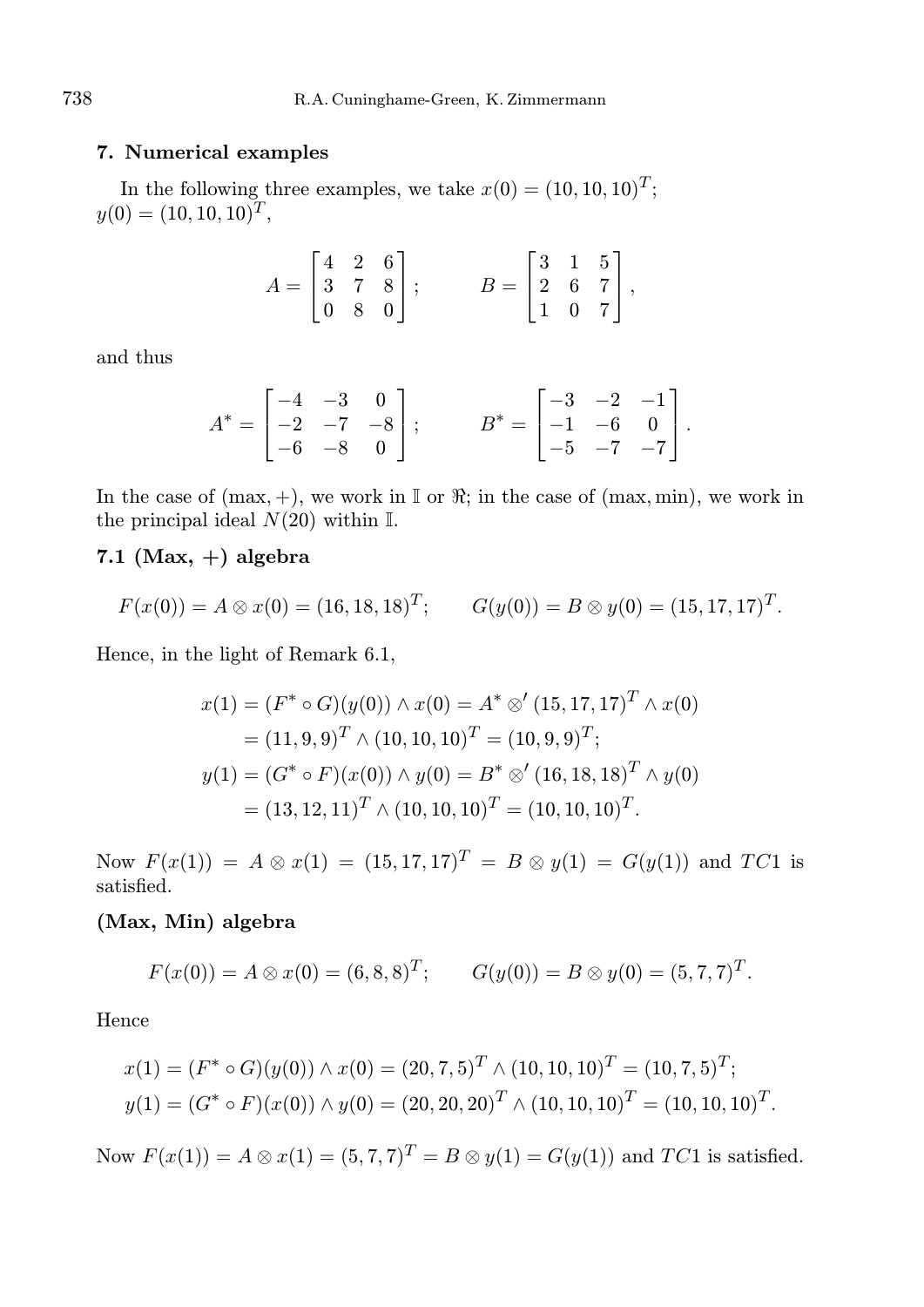## A mixed example

To illustrate the fact that there is no assumption that the algebraic structures underlying F and G are the same, we conclude by taking F, G over  $(\max, +),$ (max, min) respectively.

As before,

$$
F(x(0)) = (16, 18, 18)^T
$$
;  $G(y(0)) = (5, 7, 7)^T$ .

Hence

$$
x(1) = (F^* \circ G)(y(0)) \land x(0) = (1, -1, -1)^T \land (10, 10, 10)^T = (1, -1, -1)^T;
$$
  

$$
y(1) = (G^* \circ F)(x(0)) \land y(0) = (20, 20, 20)^T \land (10, 10, 10)^T = (10, 10, 10)^T.
$$

Now  $F(x(1)) = A \otimes x(1) = (5, 7, 7)^T = B \otimes y(1) = G(y(1))$  and  $TC1$  is satisfied.

In the above examples, had we worked with termination criterion  $TC2$ , one more iteration would have been required. Had we stipulated an interval of constraint, say

$$
\Delta = ((5, 5, 5)^T, (10, 10, 10)^T),
$$

then termination criterion TC3 would have indicated that no solution was possible.

#### 8. Convergence

We turn now to the general case of a pair of functions  $F, G$  satisfying Assumptions 2 and 3, i.e. any pair of residuated finitary real functions. When discreteness is lacking, finite termination can still occur fortuitously, and then the results of earlier sections apply in the obvious way. Otherwise, an infinite non-increasing sequence of elements of  $N(u, v)$  is generated and convergence will occur if the sequence is lower-bounded. Since ideals are now closed sets, it is clear that the limit also lies in  $N(u, v)$ .

To ensure that such sequences will converge to solutions, we shall need

Assumption 4. F, G are lower-semicontinuous.

**Theorem 8.1.** In the absence of finite termination, the sequence  $\{(x(k), y(k))\}$ converges iff  $M(u, v)$  is non-empty; and then  $M(u, v)$  has a greatest element  $(\xi, \eta)$ , and  $(x(k), y(k)) \downarrow (\xi, \eta)$ .

PROOF: Suppose  $\{(x(k), y(k))\}$  converges. Let  $\lim(x(k), y(k)) = (\alpha, \beta)$ . Since  $\{(x(k), y(k))\}$  is monotonically non-increasing and F, G are lower-semicontinuous, the function-value sequence  $\{(F(x(k)),(G(y(k)))\})$  is also convergent, with limit  $(F(\alpha), G(\beta))$ . Now, using isotonocity and (ii) of Definition 2.1,

$$
F(x(k+1)) = F(\pi(y(k)) \wedge x(k)) \le F(\pi(y(k))) = (F \circ F^*)(G(y(k))) \le G(y(k)).
$$